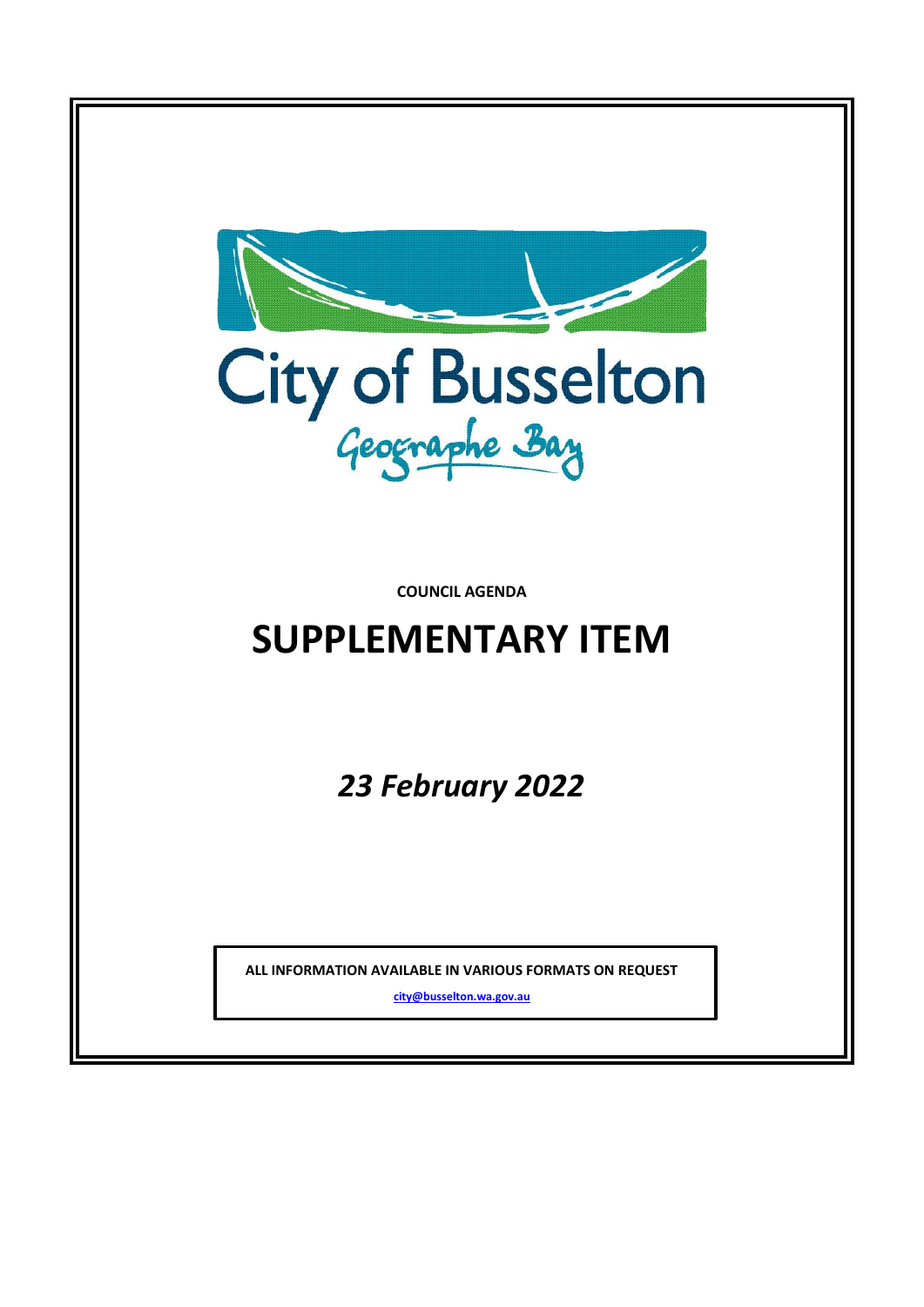### **CITY OF BUSSELTON**

## **LATE ITEMS FOR THE COUNCIL MEETING TO BE HELD ON 23 FEBRUARY 2022**

### **TABLE OF CONTENTS**

| ITEM NO. | <b>SUBJECT</b> |  | <b>PAGE NO.</b> |  |
|----------|----------------|--|-----------------|--|
| 16.      |                |  |                 |  |
|          | 16.1           |  |                 |  |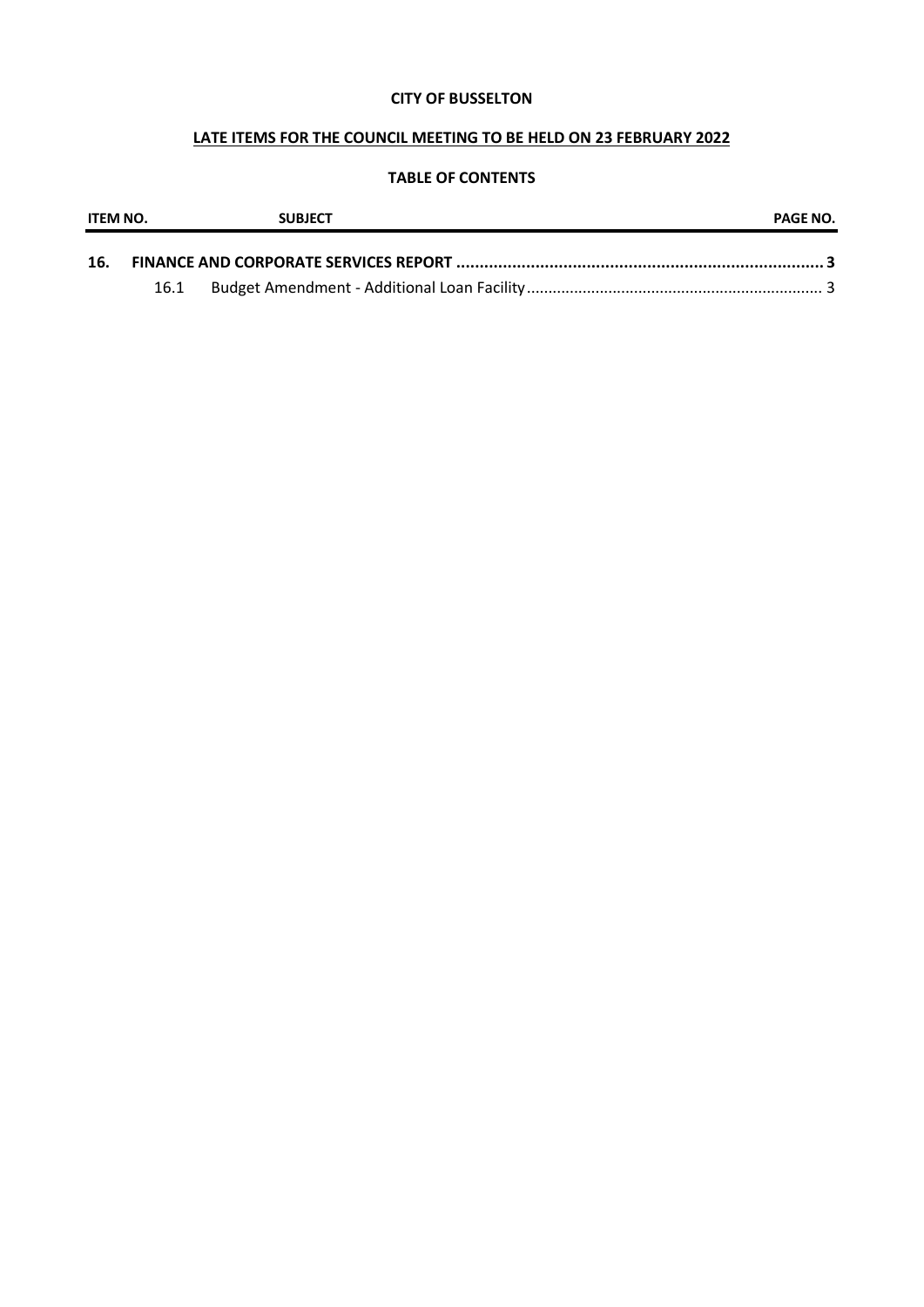### <span id="page-2-0"></span>**16. FINANCE AND CORPORATE SERVICES REPORT**

#### <span id="page-2-1"></span>16.1 Budget Amendment - Additional Loan Facility

| <b>STRATEGIC THEME</b>                          | LEADERSHIP - A Council that connects with the community and is<br>accountable in its decision making.                                                                                                                          |
|-------------------------------------------------|--------------------------------------------------------------------------------------------------------------------------------------------------------------------------------------------------------------------------------|
| <b>STRATEGIC PRIORITY</b>                       | 4.5 Responsibly manage ratepayer funds to provide for community<br>needs now and in the future.                                                                                                                                |
| <b>SUBJECT INDEX</b>                            |                                                                                                                                                                                                                                |
| <b>BUSINESS UNIT</b>                            | <b>Finance and Corporate Services</b>                                                                                                                                                                                          |
| <b>REPORTING OFFICER</b>                        | Director Finance and Corporate Services - Tony Nottle                                                                                                                                                                          |
| <b>AUTHORISING OFFICER</b>                      | Director Finance and Corporate Services - Tony Nottle                                                                                                                                                                          |
| <b>NATURE OF DECISION</b>                       | Executive: Substantial direction setting, including adopting budgets,<br>strategies, plans and policies (excluding local planning policies);<br>funding, donations and sponsorships; reviewing<br>committee<br>recommendations |
| <b>VOTING REQUIREMENT</b><br><b>ATTACHMENTS</b> | <b>Absolute Majority</b><br>Nil                                                                                                                                                                                                |

#### **OFFICER RECOMMENDATION**

**That the Council agrees to:**

- **1. Amend the 2021/22 Annual Budget to borrow a further \$10 million over a period of up to 20 years for the purposes of funding the construction of the Busselton Performing Arts and Convention Centre; and**
- **2. Authorise the CEO to advertise Council's intent to borrow \$10 million in the 2021/22 financial year to fund the Busselton Performing Arts and Convention Centre over a period of up to 20 years in accordance with Section 6.20(2) of the Local Government Act 1995.**

#### **EXECUTIVE SUMMARY**

The 2021/22 Annual Budget has allocated an amount of \$10 million in borrowings for the Busselton Performing Arts and Convention Centre (BPACC) Project. These loans (two separate \$5 million loans) have been taken out with the Western Australian Treasury Corporation (WATC) in January 2022.

Council requires (up to) an additional \$16.5 million in loan funds to complete the Busselton Performing Arts and Convention Centre (BPACC). Data surrounding interest rates indicates a rising trend and therefore this report seeks Council's approval to amend the City's Annual Budget to draw down the bulk of these additional funds within the 21/22 year and to undertake associated administrative processes.

#### **BACKGROUND**

In the 2020/21 financial year, Council had anticipated the commencement of the BPACC Project and allocated in the 2020/21 Annual Budget a \$7.5M loan to meet funding requirements. The project was subsequently delayed and as a result, the City did not borrow the funds.

Council adopted its 2021/22 Annual Budget (Budget) on the 26 July 2021. Included within the Budget was the capital project for the Busselton Performing Arts and Convention Centre (BPACC) which included loan borrowings to the amount of \$10 million. At its meeting on the 24 November 2021, Council awarded tender RFT 22/21 Construction of the BPACC, to Broad Construction with a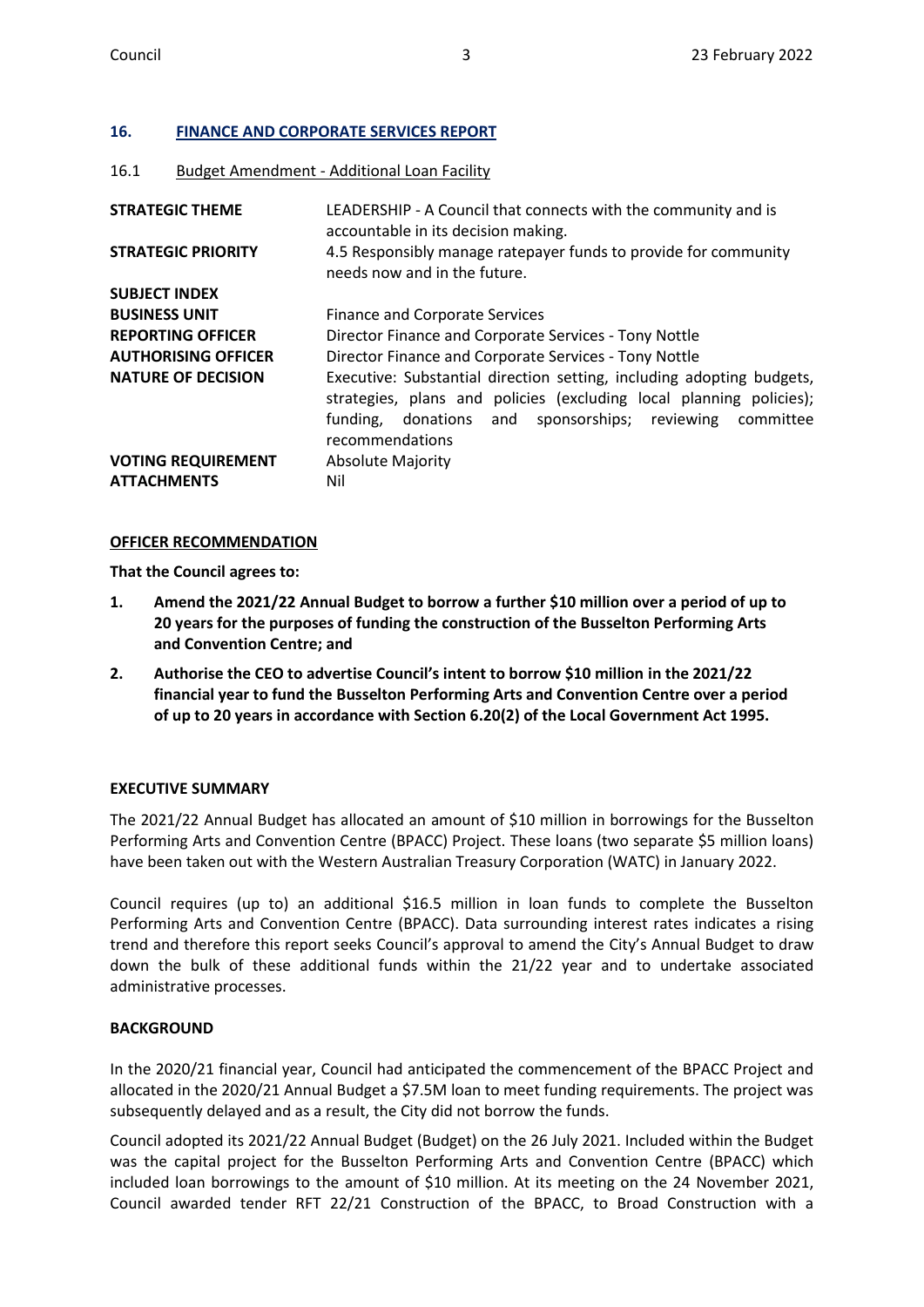construction contract value of \$38 million. As outlined in the report the City will fund the project with borrowings of up to \$26.5 million.

In accordance with the Budget, City staff have already undertaken the necessary applications and provided information to the WATC to establish the budgeted \$10 million loan facility for the BPACC.

As a result the City executed two loan facilities on 24 January 2022 for the BPACC project as follows:

1. Loan 225 - \$5 million over 10 years at a fixed interest rate of 2.099%

2. Loan 226 - \$5 million over 15 years at a fixed interest rate of 2.3855%

During the development of the Budget, the goal was to maximise savings by utilising low interest rates and only taking out the loan when the funds were required. This was to be regularly reviewed while City staff monitored the indicative interest rates from the Western Australian Treasury Corporation (WATC). It appears through this monitoring that interest rates are on the rise and given the City has the ability to lock in interest rates for the life of the loan, it would be prudent to consider borrowing the remaining funds as soon as possible to avoid cost escalation of borrowing costs.

### **OFFICER COMMENT**

Analysts are predicting up to four interest rate rises in the next 12 months, and Reserve Bank Governor Philip Lowe stated on 2 February 2022 in an interview with the Sydney Morning Herald:

*"…Interest rates will go up. And the stronger the economy, the better progress on unemployment, the faster and the sooner the increase in interest rates will be."*

The benefit that the City has when borrowing from the WATC is that the interest rate is fixed for the life of the loan. It therefore makes sense to lock in future borrowings required for the BPACC Project as soon as possible.

As at 15 February 2022, the WATC current indicative rates for 10, 15 and 20 years are as follows:

| 10 years | 2.48% |
|----------|-------|
| 15 years | 2.75% |
| 20 years | 2.95% |

The City's Draft Long Term Financial Plan (LTFP) has factored in an estimated interest rate of 3% for the remaining \$16.5 million required to fund the project. There is a risk that interest rates will continue to rise throughout the year, which in turn could see a higher interest rate applied to the remaining borrowings.

An upward trend has occurred in the period from November 2021 to February 2022 based on the WATC indicative interest rates as depicted in the graph below.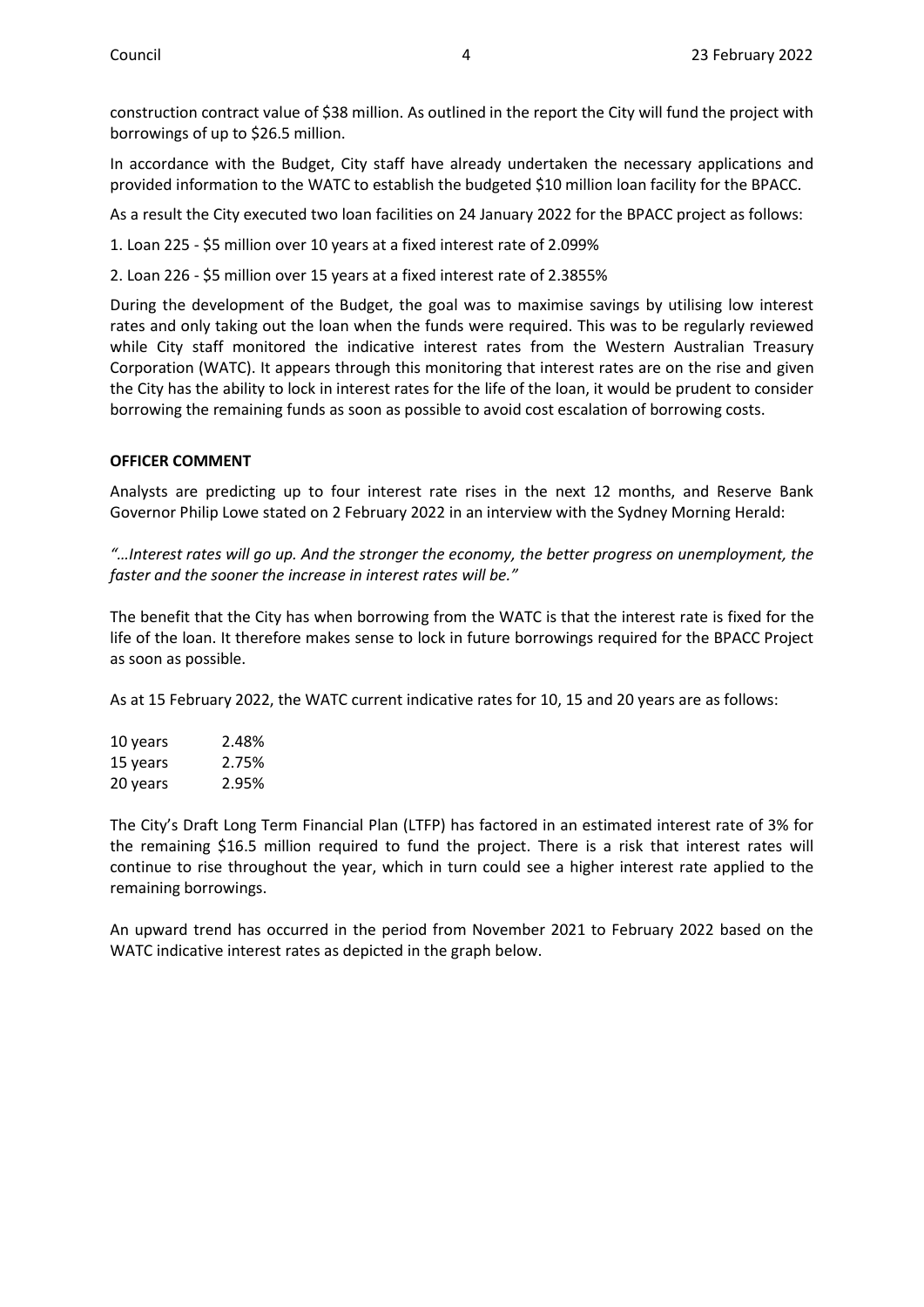

In order to reduce the risk of escalating interest rates, Council is requested to consider applying for a further \$10 million in loan funding within the 2021/22 financial year, rather than waiting to include this funding in its 2022/23 annual budget as per the original funding plan. Council would be required as per Section 6.20(2) of the Local Government Act 1995 to advertise of its intention to borrow any funds that were not included within its adopted budget.

Council is requested to consider borrowing over a period of up to 20 years, to allow for potential long term savings, should a shorter term be manageable.

As the City aims to reduce the amount of borrowings required where possible and is still waiting on the outcomes of some grant funding applications, it is proposed that only an additional \$10 million be borrowed this financial year. The remaining \$6.5 million can be considered during the development of the 2022/23 Annual Budget, subject to grant funding that may reduce the amount. Council could also supplement this with the use of its existing cash Reserves.

#### **Statutory Environment**

Section 6.20 (1) allows a local government to borrow money or obtain credit to perform its functions.

To meet statutory requirements, Council must agree by absolute majority to amend the budget to include additional loan borrowings of \$10 million and associated loan repayments and must also advertise Council's intentions for a period of one month.

# **Relevant Plans and Policies**

Borrowing costs for the BPACC Project are in line with previous and draft Long Term Financial Plan projections.

Council's Loan Facilities Policy section 5.8 states that the Council will not borrow funds if the Debt Service Coverage Ratio (Debt Ratio) is outside the basic standard prescribed by the Department of Local Government, Sport and Cultural Industries (the Department).

As at 30 June 2021 the City's Debt Ratio was 5.824. The estimated projected Debt Ratio with the full \$26.5 million predicted loan borrowings as per the draft LTFP for the BPACC Project is 3.02. This estimated result falls well above the Department's minimum standard of 2.0.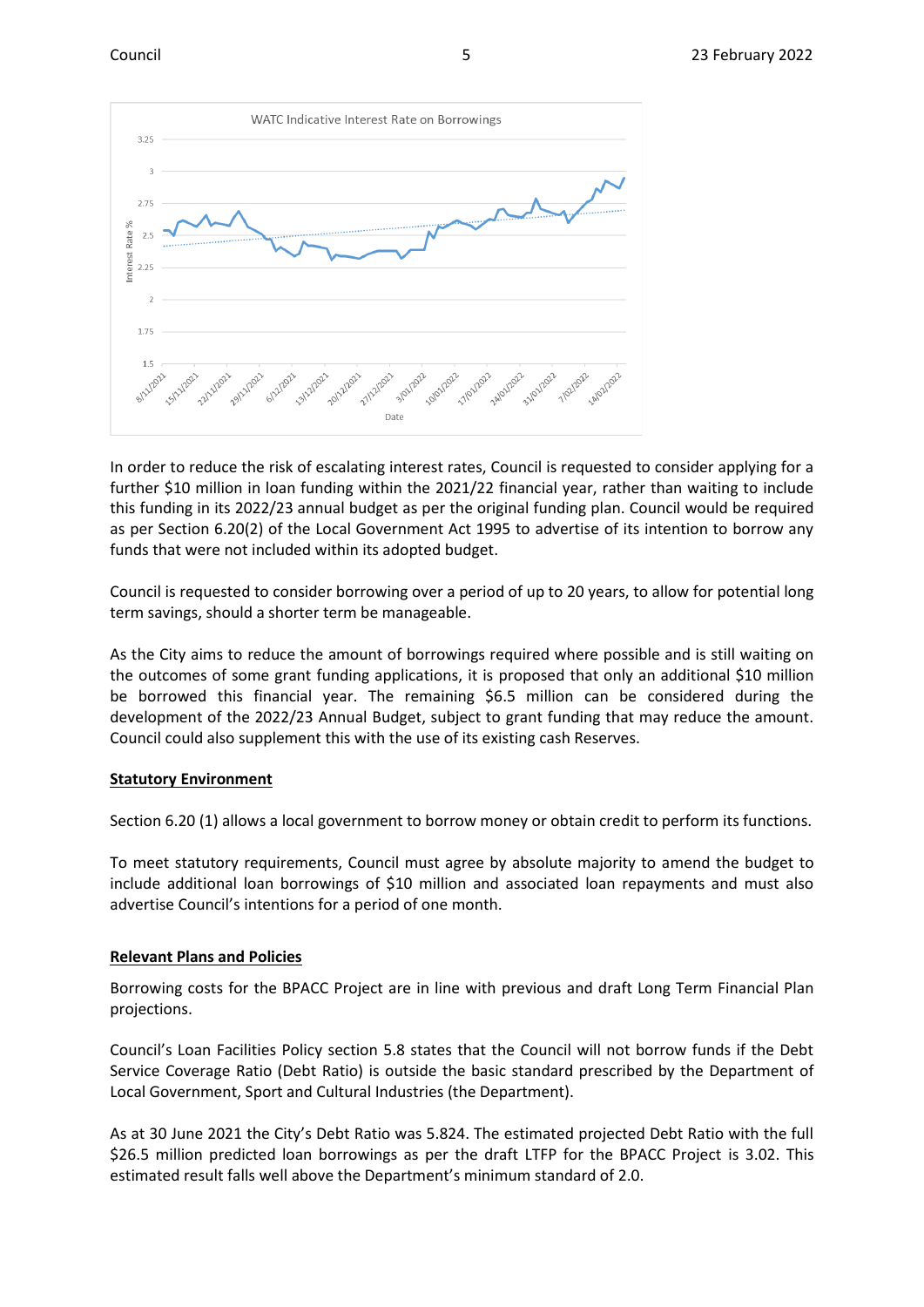# **Financial Implications**

As City staff executed Loans 225 and 226 (\$10 million in total) in the second half of the financial year, there is a saving of approximately \$270,000 for payments not required in the first half of 2021/22. Therefore no additional costs will be incurred in 2021/22 to service the proposed new loan of \$10 million.

At an estimated interest rate of 2.95% over 20 years, the loan repayments would cost approximately \$165,930 per quarter. The loan would be taken out towards the end of the financial year, therefore the City would only need to service one payment for the 2021/22 financial year. As previously mentioned in the Officer Comment, should a shorter term be deemed manageable, this may save the City over the term of the loan in interest payments.

Dependent on the new loan repayment schedule, the payments on this new loan would be met by the existing reserve transfers and allocated for in future budget commitments.

### **Stakeholder Consultation**

Council would be required to advertise its intention to borrow for a period of 1 month. Any submissions would be considered by Council.

### **Risk Assessment**

An assessment of the potential implications of implementing the officer recommendation has been undertaken using the City's risk management framework, with risks assessed taking into account any controls already in place. The following risks have been identified:

| Interest rates will rise causing additional cost to the City over the life of the loan. |                         |                                  |                   |  |  |  |  |  |
|-----------------------------------------------------------------------------------------|-------------------------|----------------------------------|-------------------|--|--|--|--|--|
| <b>Risk Category</b>                                                                    | <b>Risk Consequence</b> | <b>Likelihood of Consequence</b> | <b>Risk Level</b> |  |  |  |  |  |
| Financial                                                                               | Minor                   | Likelv                           | Medium            |  |  |  |  |  |

Interest rates could potentially cost the City approximately an additional \$305,000 in interest and fees over the life of the loan, should the interest rate increase by 0.25% off original estimates. To minimise this risk, the City could lock in a loan early to ensure a spike in interest rates does not cause excessive costs to the City.

# **Options**

As an alternative to the proposed recommendation the Council could:

- 1. Choose to wait until the 2022/23 financial year to include sufficient loan borrowings to complete the BPACC Project. This is not recommended due to the additional cost that is likely to occur as interest rates rise.
- 2. Consider borrowing an alternate amount

#### **CONCLUSION**

Council is therefore requested to approve a loan for \$10 million over a 20 year period within the 2021/22 financial year to reduce the risk of increasing interest rates and costs to the City. Any payments associated with servicing the loan can be covered in the 2021/22 budget. Should Council agree to the officer recommendation, the advertising of the Council's intention for a period of 1 month would be required.